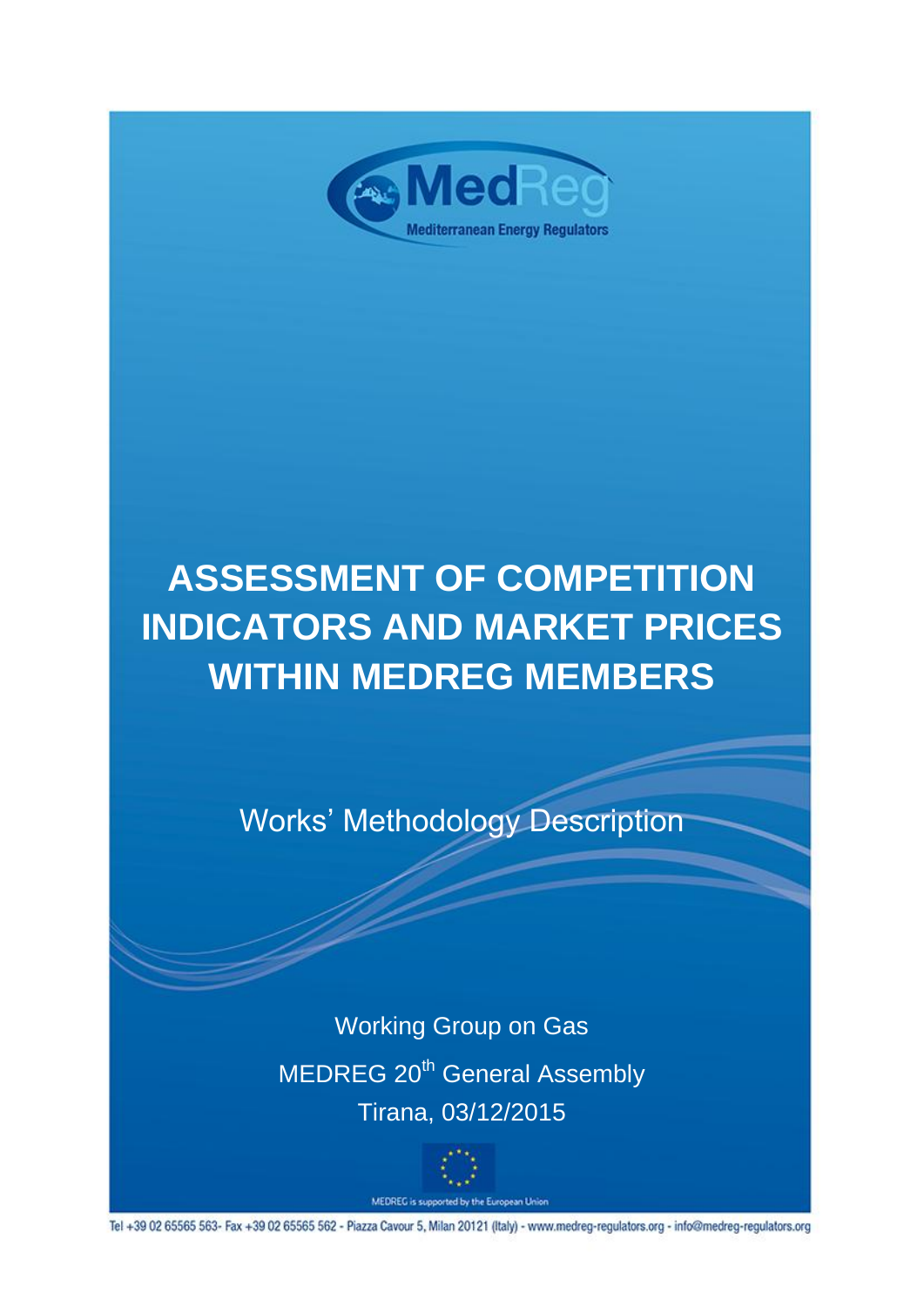

#### **Acknowledgements**

This report was prepared by the MEDREG Gas Working Group (GAS WG) in the period June 2015-December 2015.

*Main drafter:* Marta Pinto (Tariff Expert at ERSE, Portugal), Pedro Verdelho (MEDREG Gas WG Chairman, ERSE, Portugal),

*Co-drafters:* Evi Gazi (MEDREG GAS WG co-Chairwoman, RAE, Greece), Sandra Ferreira (Tariff Expert at ERSE, Portugal), Cristina Barros (Tariff Expert at ERSE, Portugal), Bardhi Hoxha and Veronica Lenzi (MEDREG Secretariat)

Data and comments were provided by the members of the GAS WG.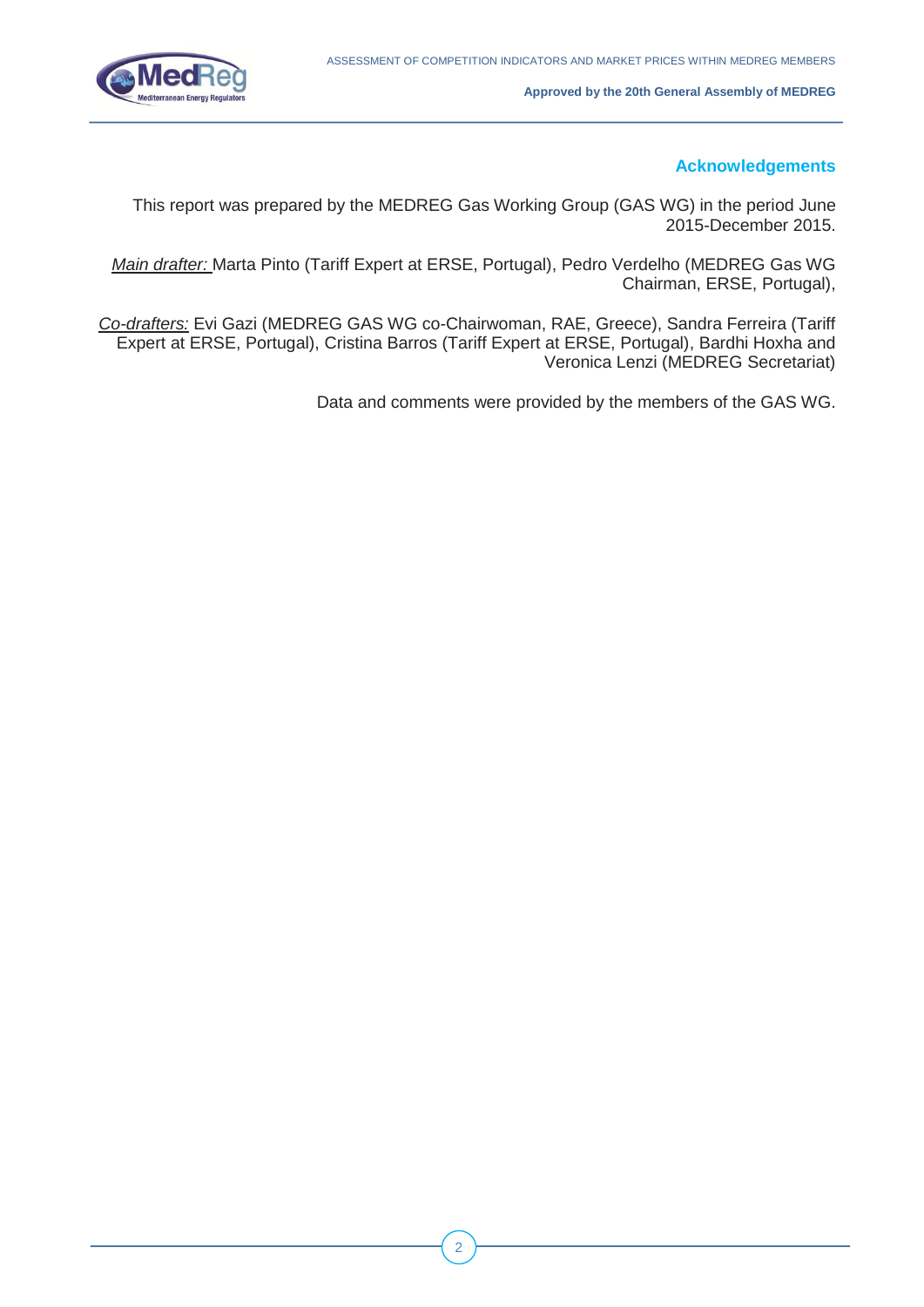

# **1. Introduction**

Wholesale and retail completion is a common target among MEDREG members. In spite of that, there are countries that still lack such element in their gas market. The majority however is pursuing an open and competitive gas market.

Natural gas consumption studies show a large diversity among the Mediterranean countries. While almost half of the gas consumption is allocated to the residential/commercial sectors, the other half is nearly equally shared by power generation and industry. A higher level of residential gas consumption is not expected considering the warm climate of the region. On the production side perspective, it is important to notice that some countries do not even have access to gas, other countries do not have any gas production and others are gas exporters $1$ .

The purpose of this work is to provide an assessment of natural gas market competition indicators among Mediterranean countries and also analyze the retail gas market prices in each of the countries. There are four main deliverables for this assessment :

- The **first deliverable**, the work's methodology description, which is presented in this report.
- The **second deliverable**, to be finished during the first semester of 2016, correspond to a questioner by which it will be possible to obtain a brief description about the natural gas market status in each MEDREG member and the natural gas prices applied for each consumer type in each country.
- A **third deliverable**, to be obtained until the October/November 2016, corresponds to the Final Assessment Report with the compilation of the different MEDREG members inputs concerning competition market indicators and retail gas prices.
- To complete the work it is intended to ask to each country a case study with a best practice related with the natural gas tariff methodology, with a practical case study to be chosen by each country. The main goal of this **fourth deliverable** is to share good practices and information among MEDREG members regarding the computation of access tariffs to transmission networks, distribution networks, LNG Terminal and underground storage. The output of this fourth deliverable can be added to the Final Report or presented independently, as an autonomous document, until October/November 2016.

**.** 

 $1$  MEDREG Gas Working Group – Second Benchmarking Report (Med14-18GA-6 GAS).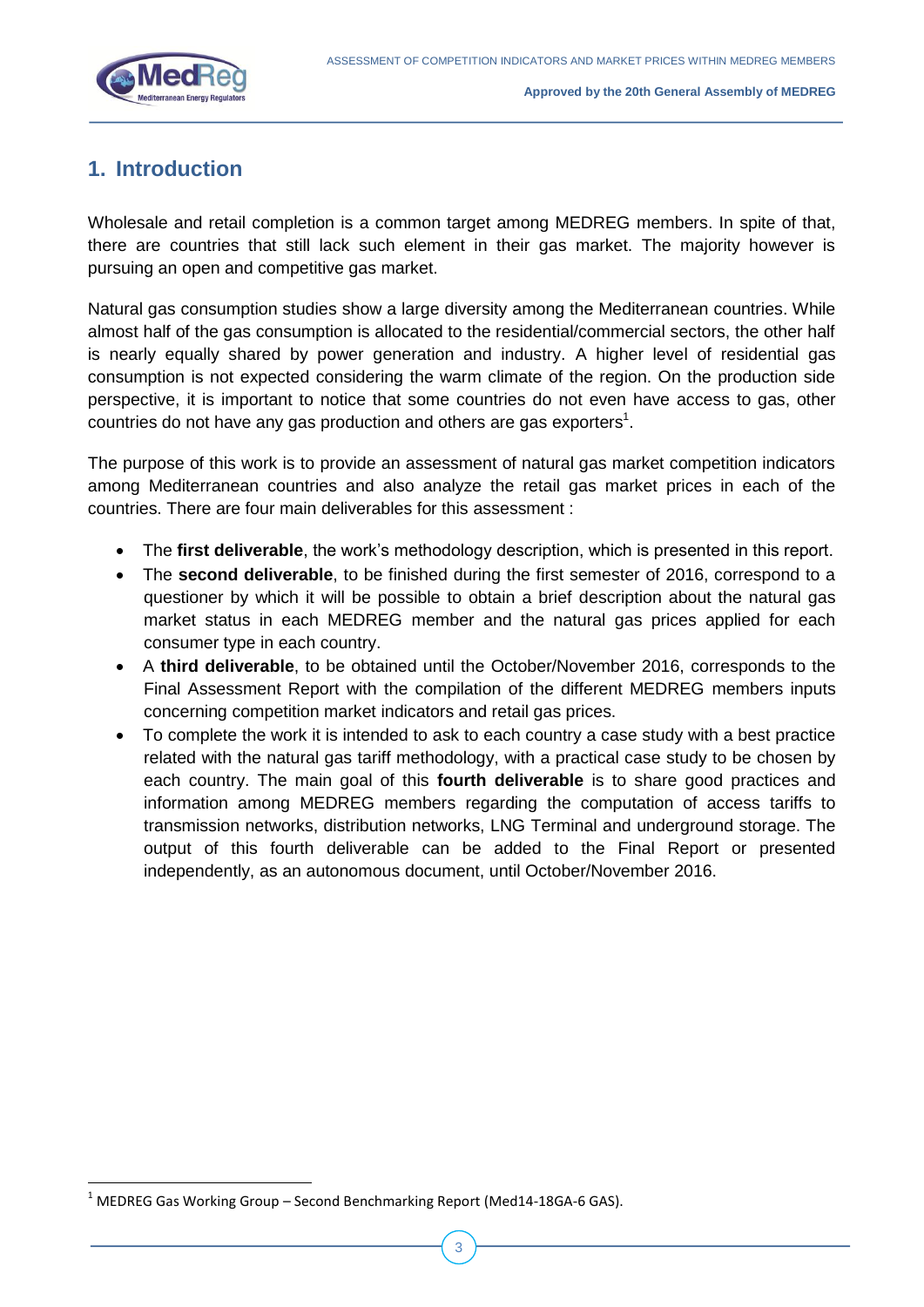

# **2. Work's methodology description**

The promotion of effectively functioning competitive energy markets is an important way to protect customers' interests. In this context, to ensure that markets operate more effectively it is important to provide greater transparency on information to all parties, including customers.

The report "Assessment of Competition Indicators and Market prices within MEDREG members" intends to provide a review of the level of competition in the retail gas markets for household and non-household consumers, across MEDREG members.

Given the diversity of situations in the different countries this assessment work intends to evaluate the retail natural gas market of each country, looking for the main market competition indicators (chapter 2.1.). The assessment work also includes the collection and the analysis of data related with the retail gas prices of each country, for the household and non-household segments (chapter 2.2.).

At present time there are several realities among the MEDREG members concerning the natural gas markets liberalization process:

- For some countries the **natural gas markets are already fully open**, with different suppliers providing several commercial offers to customers, customers having the possibility to choose their supplier and gas prices being established by negotiation between the two parties (customer and supplier).
- Other situations exist among MEDREG members where the **natural gas markets are still closed to competition or in the beginning of liberalization process**. In this context the exercise of supplier´s choice is limited, with regulated natural gas prices being established by the competent authority (NRAs or Government).

The information from the different MEDREG members will be obtained by a questionnaire, which will be divided in two different parts. The first part will include direct questions concerning the market competition indicators. The second part will include tables to be filled out and questions about retail gas prices for household and non-household customers. The questions will be based in the most recent situation of each country  $(31<sup>st</sup>$  December 2014).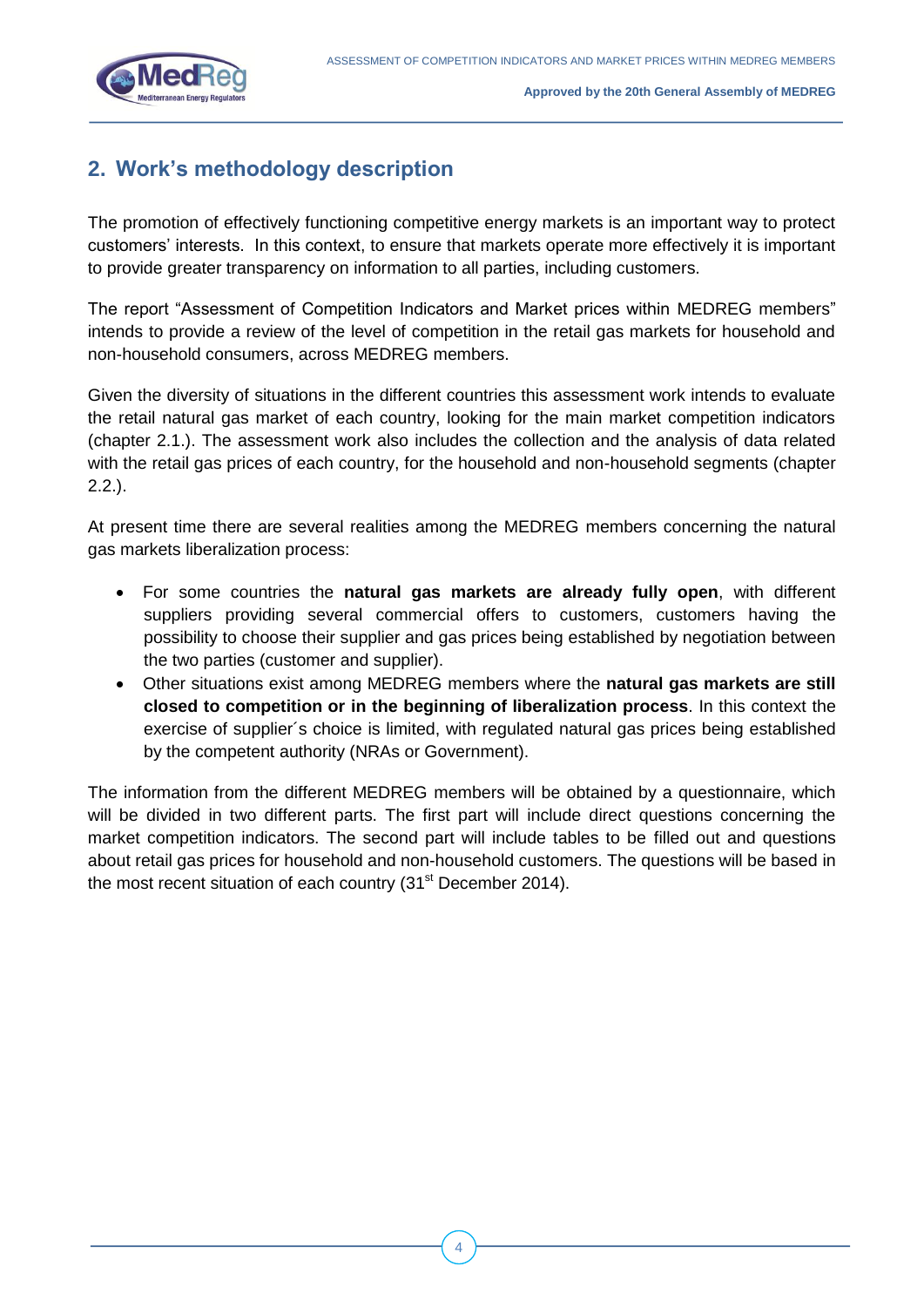

# **2.1. Gas market competition indicators**

In this section are described the questions that will be addressed to each MEDREG member in order to evaluate the main natural gas competition indicators: number of active suppliers, market concentration index, product differentiation, consumer switching activity and level of liberalization in the natural gas market.

Previously it is important to obtain a general view about the retail natural gas market in each country, with the following information to be provided by each MEDREG member:

- **Natural gas consumption in the country, during 2014 (bcm)**
- **Percentage of natural gas demand in the household segment, during 2014 (bcm)**
- **Percentage of natural gas demand in the non-household segment, during 2014 (bcm)**
- **Share of natural gas in power generation, during 2014 (bcm)**
- **Number of gas consumers in the country (31st December 2014)**
- **Percentage of customers in the household segment (31st December 2014)**
- **Percentage of customers in the non-household segment (31st December 2014)**

#### 2.1.1. Level of liberalization in the natural gas market

Full liberalization otherwise known as full retail competition or full deregulation is when household and non-household customers are all eligible to choose their natural gas supplier.

This indicator can be reached with breakdown of the number of natural gas customers and consumption in the liberalized market by customer segment, in each MEDREG member, at the end of 2014 (31st December 2014).

For MEDREG members where the liberalization process is not in place the following questions will not be answered. In these situations it will be important to obtain information with a regulatory overview concerning the liberalization process.

Questions:

- **What are the thresholds of eligibility to switch to the liberalized market?**
- **What was the percentage of total natural gas customers in the liberalized gas market, in the end of 2014 (31st December 2014)?**
- **What was the percentage of household natural gas customers in the liberalized gas market, in the end of 2014 (31st December 2014)?**
- **What was the percentage of non-household natural gas customers in the liberalized gas market, in the end of 2014 (31st December 2014)?**
- **What was the percentage of natural gas consumption in the liberalized gas market, in the end of 2014 (31st December 2014)?**
- **What was the percentage of household natural gas consumption in the liberalized gas market, in the end of 2014 (31st December 2014)?**
- **What was the percentage of non-household natural gas consumption in the liberalized gas market, in the end of 2014 (31st December 2014)?**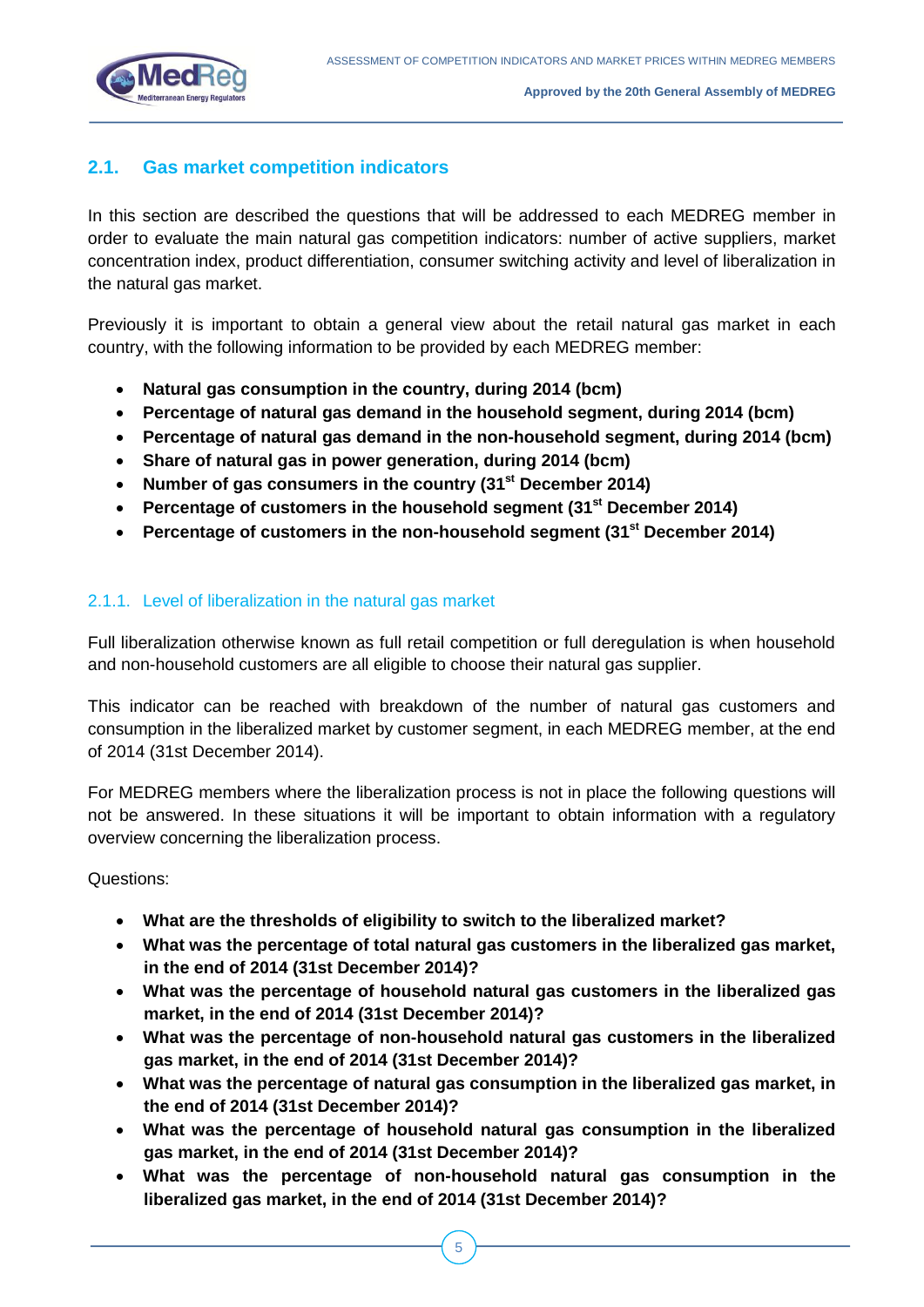

#### 2.1.2. Number of active suppliers

The objective is to obtain information about the number of active suppliers, in each MEDREG member, for the household and non-household segments, at the end of 2014 (31st December 2014).

It is important to differentiate the number of suppliers with a nationwide activity and the number of suppliers with just local activity.

Although retail gas markets with a higher number of active suppliers (total and nationwide) are seen as more competitive, it is also evident that markets in some countries have a very strong regional/local component where competition at regional/local level can be more intensive than markets at national level.

Questions:

- **How many natural gas active suppliers you have in your country (31st December 2014)?**
- **How many natural gas active suppliers you have for household segment (31st December 2014)?**
- **For household segment how many active suppliers have nationwide activity and how many have only local activity (31st December 2014)?**
- **How many natural gas active suppliers you have for non-household (non-household) segment (31st December 2014)?**
- **For non-household segment how many active suppliers have nationwide activity and how many have only local activity (31st December 2014)?**

## 2.1.3. Market concentration index

Market concentration index can be expressed as the sum of market shares of the three largest suppliers in the natural gas market and also the number of main suppliers (i.e. suppliers with market shares equal to or higher than 5%), in each MEDREG member, at the end of 2014 (31st December 2014).

The best conditions for competitive gas markets at the national level exist in those markets where the three largest suppliers have a smaller share of the market and where several main suppliers operate in the market.

Questions:

 **At the local level there are network operators that are also natural gas suppliers? In these cases, the customers from these regions may choose a different supplier? If yes, please describe the number of suppliers with market shares equal to or higher than 5% (household and non-household segment), at the end of 2014 (31st December 2014)?**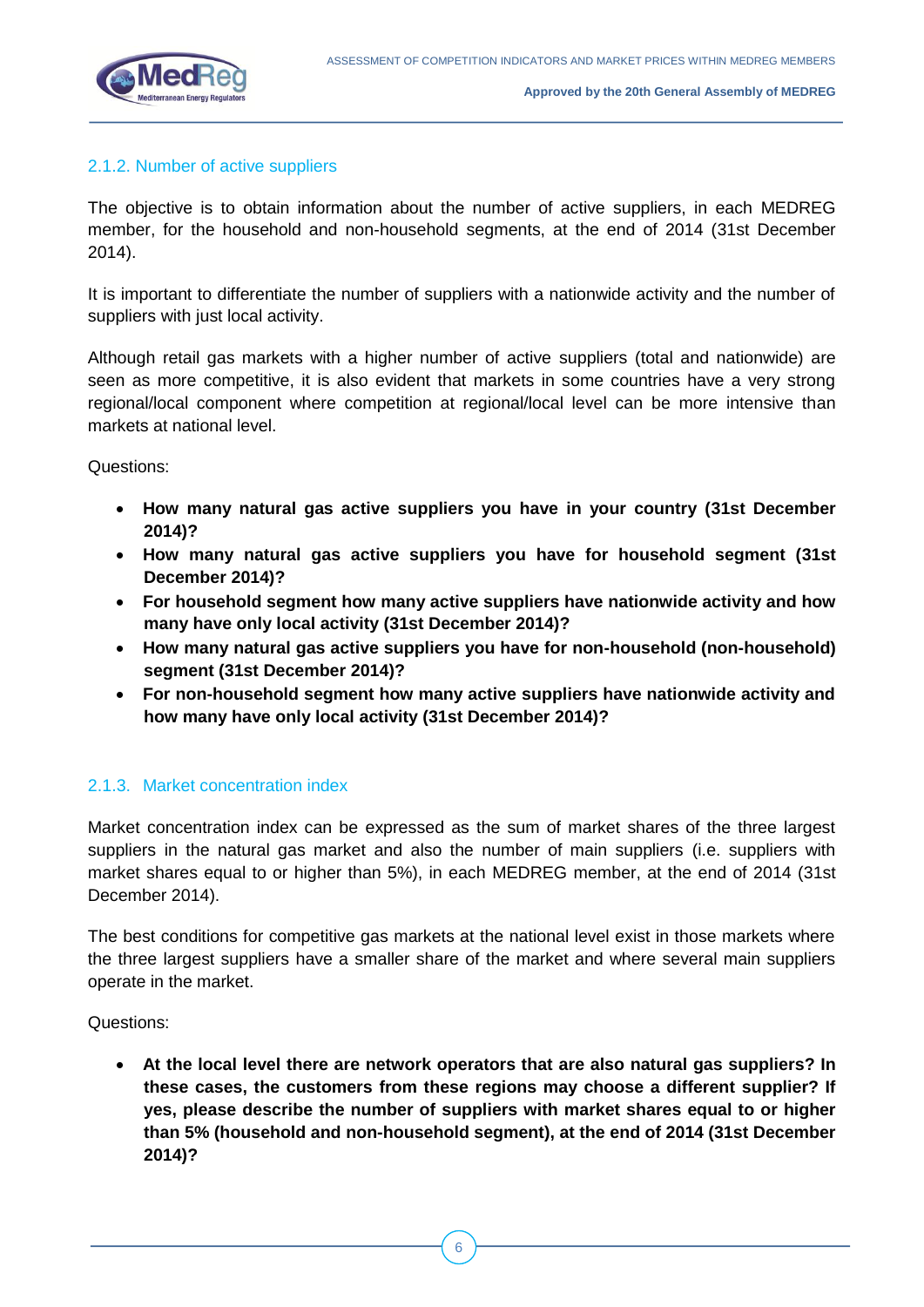

- **What was the market share of the largest natural gas supplier, in percentage of total national gas consumption, at the end of 2014 (31st December 2014)?**
- **What was the market share of the three largest natural gas suppliers, at the end of 2014 (31st December 2014)?**
- **What was the market share of the three largest natural gas suppliers (household segment), at the end of 2014 (31st December 2014)?**
- **What was the market share of the three largest natural gas suppliers (non-household segment), at the end of 2014 (31st December 2014)?**
- **How many natural gas suppliers existed with market shares equal to or higher than 5%, at the end of 2014 (31st December 2014)?**
- **How many natural gas suppliers existed with market shares equal to or higher than 5% (household segment), at the end of 2014 (31st December 2014)?**
- **How many natural gas suppliers existed with market shares equal to or higher than 5% (non-household segment), at the end of 2014 (31st December 2014)?**

## 2.1.4. Product differentiation

This indicator can be reached with the number of commercial offers for natural gas household segment, in each MEDREG member, at the end of 2014 (31st December 2014).

For non-household segment this indicator is more difficult to be evaluated as the offers are often customized for each natural gas customer.

Over the last couple of years, retail energy markets have witnessed an increased evidence of product innovation. The innovation in retail products includes characteristics such as contract duration, price preservation periods, dual-fuel offers, additional service provision or renewable/green features.

Overall product diversification strategies are increasing not only for new entrants, but also for incumbent suppliers, who are adjusting their schemes in order to enhance consumer loyalty, market shares and margins.

Questions:

- **How many natural gas commercial offers existed at the end of December 2014, for household segment (total offers)?**
- **How many of those offers are single product (just commercial offer for gas)?**
- **How many of those offers are dual (natural gas and electricity offers)?**
- **How many of those offers include services (power quality services, energy efficiency services, engineering services to ensure compliance with environmental regulation,...)?**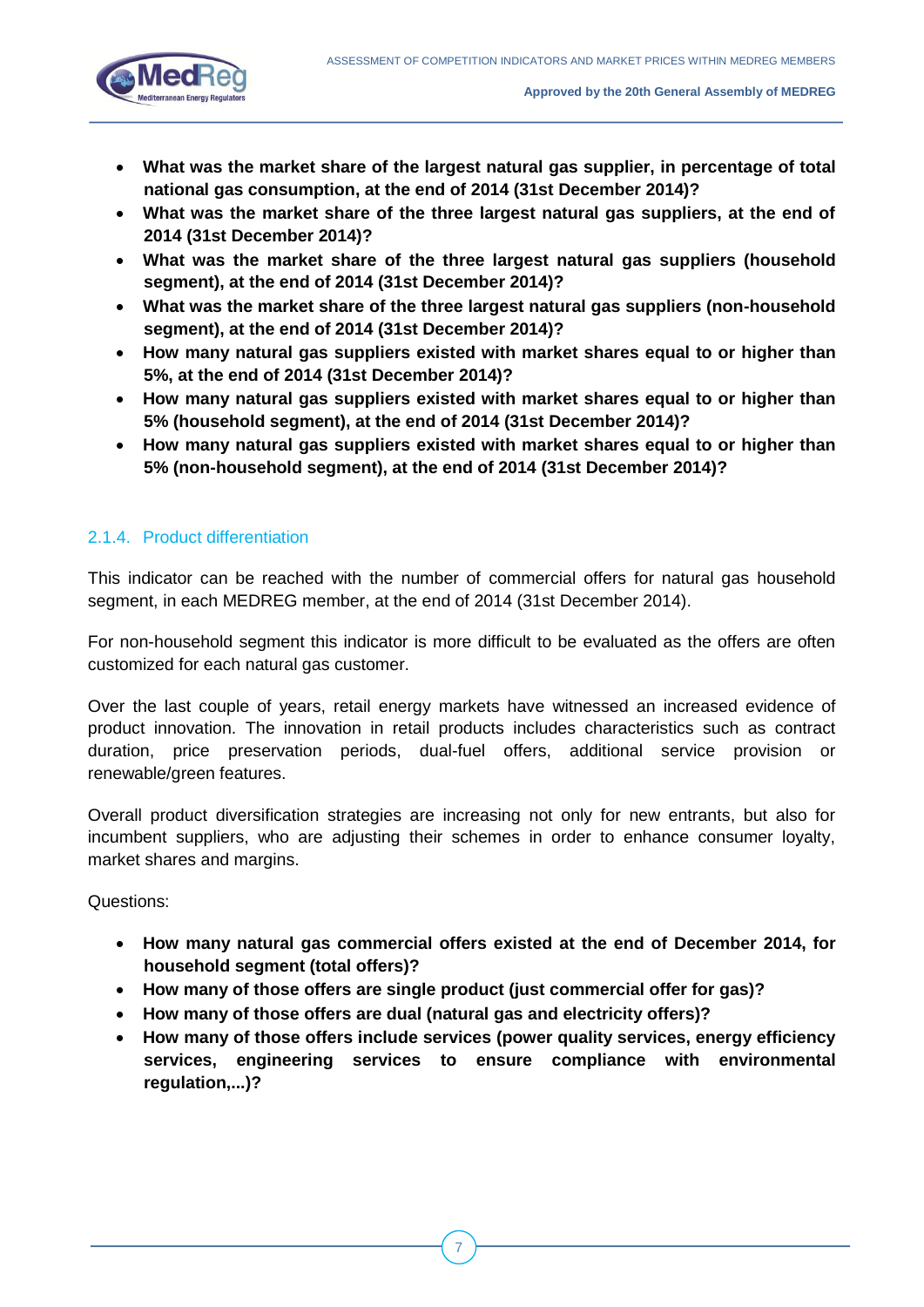

#### 2.1.5. Consumer switching activity

This indicator can be reached with the number of customers changing gas suppliers in the total number of customers, for the residential and non-residential segment, in each MEDREG member, at the end of 2014 (31st December 2014).

Consumer switching rates are an important dimension of energy market competitiveness and have the advantage of being objective, measurable and comparable between markets.

However, while higher switching rates are indicative of more competitive markets, they must be carefully interpreted and not looked in isolation from other competition indicators.

Switching rates are, for example, sometimes higher during the early stages of market opening, after consumers first exercise their choice, but may then stabilize as a market matures. On the other hand, if consumers are satisfied with their current suppliers they may have no reason to change supplier (e.g. their current supplier delivers competitively priced products and good quality service) switching rates may be low even in a very competitive market.

Questions:

- **How many customers changed gas suppliers in the total number of customers, for the household segment, at the end of 2014 (31st December 2014)?**
- **How many customers changed gas suppliers in the total number of customers, for the non-household segment, at the end of 2014 (31st December 2014)?**

#### 2.1.6. Additional indicators

According the Directive 2009/73/EC of the European Parliament and of the Council of 13 July 2009, concerning common rules for the internal market in natural gas, energy poverty was considered a growing problem in the Community. In result of such, Member States which are affected should develop national action plans or other appropriate frameworks to tackle energy poverty, aiming at decreasing the number of people suffering such situation. In any event, Member States should ensure the necessary gas supply for vulnerable customers. In doing so, an integrated approach, such as in the framework of social policy, could be used and measures could include social policies or energy efficiency improvements. In particular, it should be ensured that there are adequate safeguards to protect vulnerable customers.

With regard to vulnerable costumers protection, countries may take appropriate measures to protect final customers in remote areas who are connected to the gas system, and may appoint a supplier of last resort with regulated prices for costumers connected to the gas system (namely social gas tariffs).

8

In this context, the concept of vulnerable customers may refer to:

- Energy poverty;
- Prohibition of disconnection of natural gas to such customers in critical times;
- Measures to protect final customers in remote areas.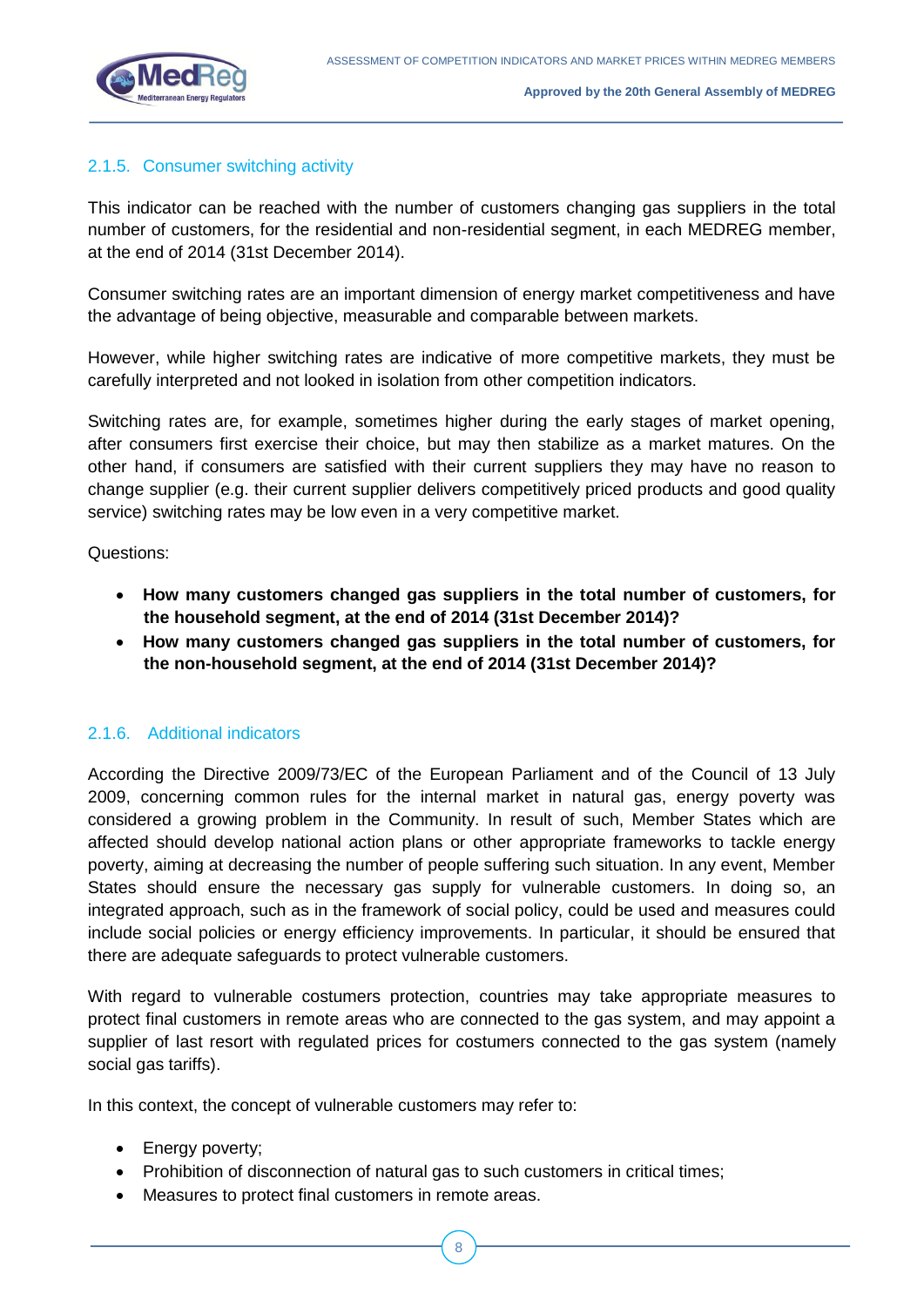

The Directive 2009/73/EC also establishes a set of measures of consumer protection that apply jointly with the rules on consumer protection, in particular on the protection of consumers in respect of distance contracts and unfair terms in consumer contracts.

Concerning the dispute settlement, consumers shall benefit from a transparent, simple and inexpensive procedures for dealing with their complaints. In particular, all consumers shall have the right to a good standard of service and complaint handling by their gas service provider. Such outof-court dispute settlements procedures shall enable disputes to be settled fairly and promptly, in a reasonable time period.

In what regards the principle of procedural economy, it's important to recall the previous questionnaires and the reports of the consumers working group of MEDREG, which also includes the issues of social tariff and the last resort supplier. Thereby, and when applicable, the answers to this document may refer to the answers already included in previous questionnaires.

Additional indicators can be included in this study in order to evaluate the gas liberalization process:

- **Are there in place effective means of dispute settlement for all consumers?**
- **Are there in place promptly, inexpensive and effective complaint handling procedures?**
- **It is defined what is understood by vulnerable customers? If so, please describe it and display the eligibility criteria.**
- **Are there in place an integrated approach aiming the decreasing of energy poverty, such as social policies, energy efficiency improvements or social gas tariffs?**
- **Are there last resort suppliers in your country? If so, please describe what market segment it covers (household/non-household), how many customers are supplied, if the applicable tariffs have some penalty or discount depending of the consumers vulnerability.**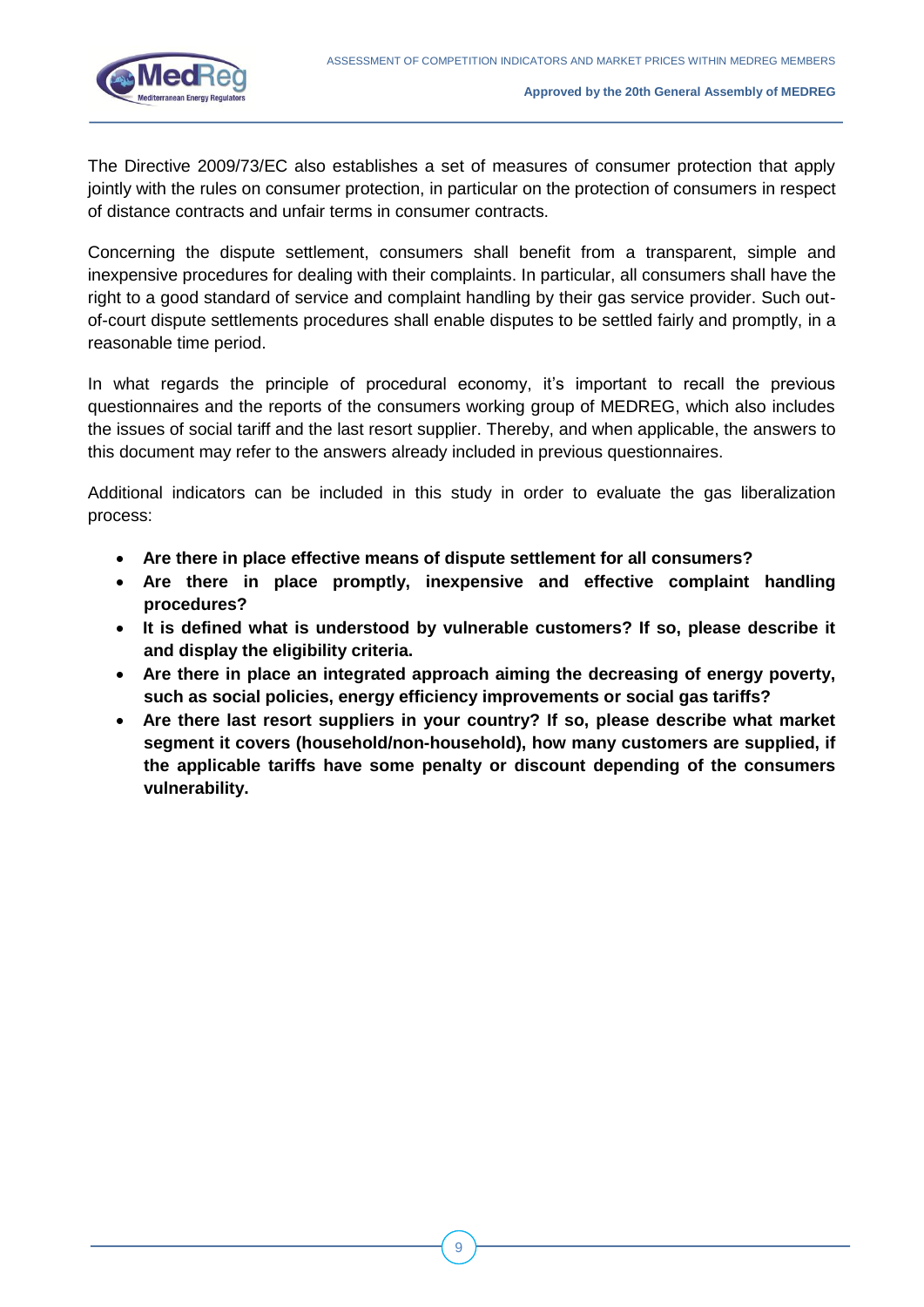

### **2.2. Retail prices for natural gas consumers**

The liberalization status of the gas markets affects the data collection of retail prices and the methodology to be used must be in line with the market characteristics. In this context and in order to accomplish our objectives, is recommended to use different methodologies to collect the natural gas retail prices among the MEDREG members. These methodologies have to be harmonized among the different countries so that comparable results are ensured.

The EUROSTAT methodology is adopted in European countries. With this methodology it is collected the information about retail gas prices achieved by the so called consumer bands, for household and non-household consumers. These prices are reported to EUROSTAT by each country as national average prices, calculated using the gas prices reported by the different gas suppliers in each country, over a pre-defined period (e.g. 6-months period) and are based on a system of standard consumption bands defined by a range of annual gas consumption.

By the other hand, for the gas markets with mostly regulated prices, where energy consumers are dominantly supplied under the regulated price regime, the information about natural gas retail prices can be achieved by "standard" household and non-household end-users profiles defined by their annual consumption and prices being calculated for the pre-defined consumption and modulation characteristics. Prices recorded need to be based on the tariffs, contracts, conditions and rules in force in a pre-defined period of time.

#### 2.2.1. EUROSTAT methodology

This methodology will be used by all the MEDREG members that already report retail natural gas prices to EUROSTAT. The information to be shared will correspond to the retail gas prices for the second semester of 2014.

In markets where the process of liberalization is already in place, with different market suppliers, the gas tariffs or price schemes vary from one supplier to another. They may result from negotiated contracts, especially for large non-household users. For smaller consumers, they are generally set according to the amount of gas consumed along with a number of other characteristics.

In this context there is no single price for natural gas. In order to compare prices over time and between countries, it can be used the so called EUROSTAT methodology where natural gas prices are calculated for selected consumption bands for household and non-household consumers.

- There are in total three different types of households for which gas prices are collected following different annual consumption bands. Across non-household / industrial users, retail gas prices are collected for a total of six different consumption bands.
- The natural gas prices presented cover average prices over a period of six months: semester 1 prices are average prices between January and June of each year, semester 2 prices are average prices between July and December of each year. For the present exercise only the prices of second semester (2nd semester 2014) must be sent.
- Prices include the basic price of the gas, transmission and distribution charges, balancing and other services.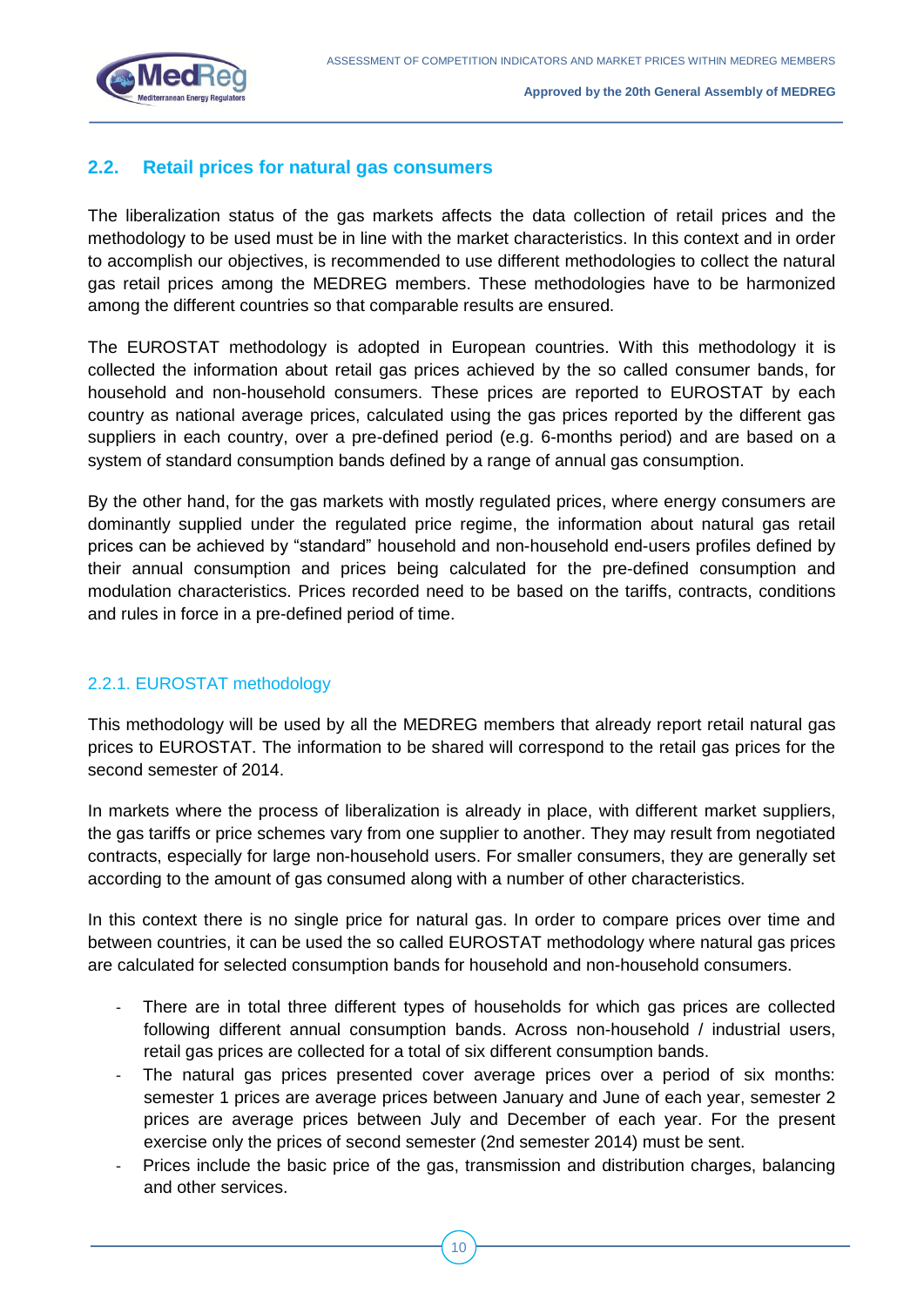

- The retail gas prices are collected and published considering three levels of taxation: prices excluding taxes and levies, prices excluding VAT and other recoverable taxes and prices including all taxes, levies and VAT.
- Prices must be presented in Euros, using the prices in national currency of each country and the respective exchange rate.

|                    | Annual gas consumption (GJ) |                | <b>Gas Anual Consumption</b> | Retail gas prices (€/kWh)                   |                                                               |                                                         |
|--------------------|-----------------------------|----------------|------------------------------|---------------------------------------------|---------------------------------------------------------------|---------------------------------------------------------|
| Household end-user | Lowest                      | <b>Highest</b> | (GJ)                         | <b>Prices excluding</b><br>taxes and levies | <b>Prices excluding</b><br>VAT and other<br>recoverable taxes | <b>Prices including</b><br>all taxes, levies<br>and VAT |
| Band-D1            |                             | < 20           |                              |                                             |                                                               |                                                         |
| Band-D2            | 20                          | 200            |                              |                                             |                                                               |                                                         |
| Band-D3            | < 200                       |                |                              |                                             |                                                               |                                                         |

#### **Retail gas prices (2nd semester 2014):**

|                     | Annual gas consumption (GJ) |                |                                      | Retail gas prices (€/kWh)                   |                                                               |                                                         |
|---------------------|-----------------------------|----------------|--------------------------------------|---------------------------------------------|---------------------------------------------------------------|---------------------------------------------------------|
| Industrial end-user | Lowest                      | <b>Highest</b> | <b>Gas Anual Consumption</b><br>(GJ) | <b>Prices excluding</b><br>taxes and levies | <b>Prices excluding</b><br>VAT and other<br>recoverable taxes | <b>Prices including</b><br>all taxes, levies<br>and VAT |
| Band-I1             |                             | < 1000         |                                      |                                             |                                                               |                                                         |
| Band-12             | 1000                        | 10000          |                                      |                                             |                                                               |                                                         |
| Band-13             | 10 000                      | 100 000        |                                      |                                             |                                                               |                                                         |
| Band-14             | 100 000                     | 1 000 000      |                                      |                                             |                                                               |                                                         |
| Band-15             | 1 000 000                   | 4 000 000      |                                      |                                             |                                                               |                                                         |
| Band-16             | >4000000                    |                |                                      |                                             |                                                               |                                                         |

Notwithstanding the mentioned above, the methodology used in prices report it's a NRA decision. Thus, if is different from EUROSTAT methodology the NRA should, in response to this document, refer it explicitly and describe the methodology used.

#### 2.2.2. Methodology with "standard" household and non-household end-user profiles

This methodology must be used by all the MEDREG members where the EUROSTAT methodology is not being applied.

As previously mentioned for the gas markets with mostly regulated prices, where energy consumers are dominantly supplied under the regulated price regime, the information about natural gas retail prices can be achieved by "standard" household and non-household end-users profiles defined by their annual consumption / modulation and prices being calculated for the pre-defined consumption characteristics. These prices recorded are to be based on the tariffs, contracts, conditions and rules in force in the end of December 2014.

- For countries that are at present time still close to competition in the retail gas market the prices to be used must correspond to the regulated gas prices established by NRAs/Government of each country.
- For countries where the retail gas market liberalization process is already in progress the prices to be used can be a mix of market prices of the dominant or dominants suppliers (market share > 50%), which can include the regulated tariffs.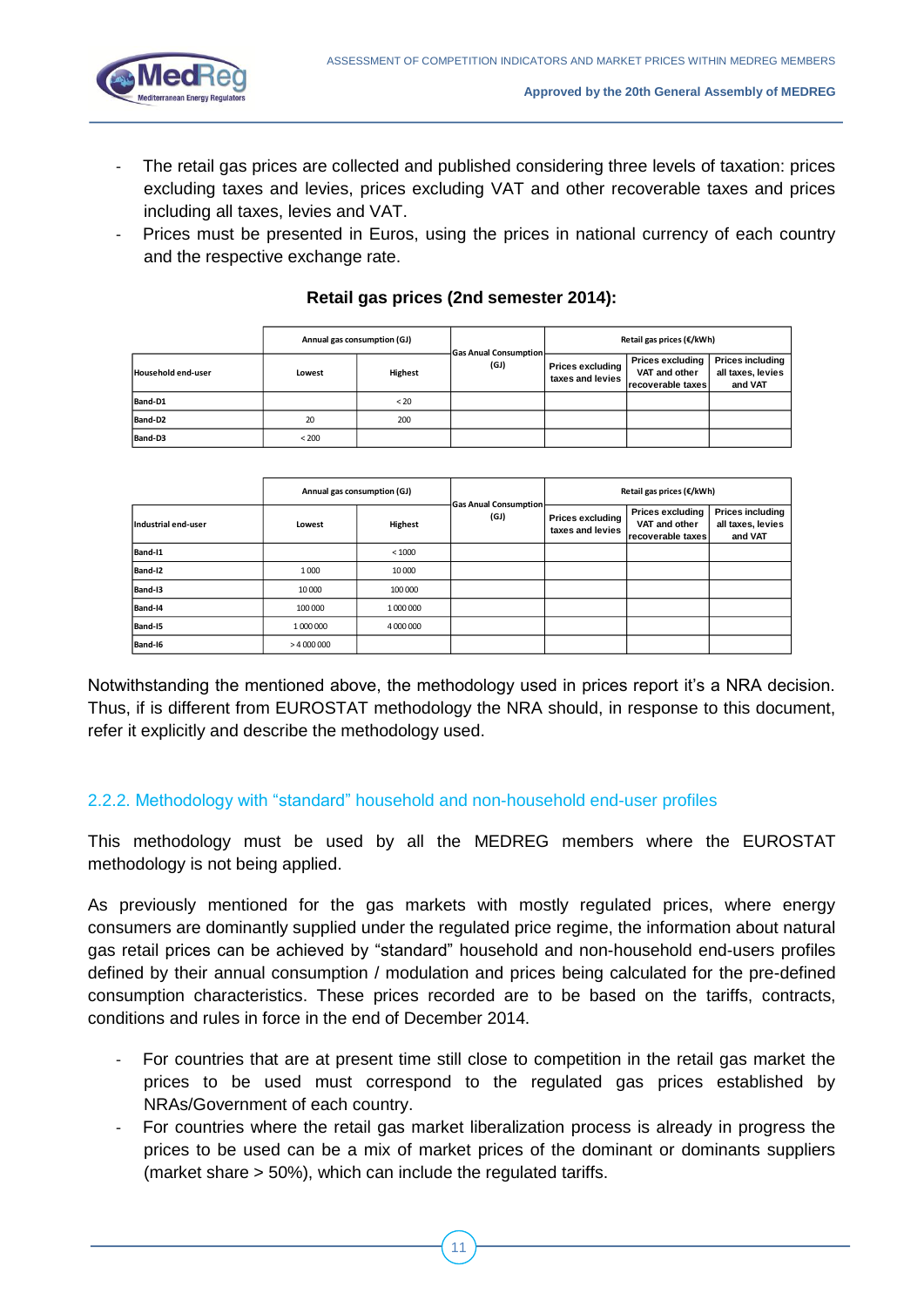

#### **Gas consumption and modulation levels**

In both situations described previously it is necessary to define a "standard" gas consumption level and modulation<sup>2</sup> for the household and non-household costumer. The main goal is to have representative consumption levels for the different MEDREG members that we know have very different consumption natural gas levels.

For the household gas costumer it will be used three different "standard consumers":

- **Household consumer 1**
	- o Annual consumption: 10 GJ/year (2 778 kWh/year)
	- o Modulation: 50 days / 1 200 hours (if applicable)
- **Household consumer 2**
	- o Annual consumption: 100 GJ/year (27 778 kWh/year)
	- o Modulation: 50 days / 1 200 hours (if applicable)
- **Household consumer 3**
	- o Annual consumption: 1 000 GJ/year (277 778 kWh/year)
	- o Modulation: 50 days / 1 200 hours (if applicable)

For the non-household gas customer it will be used six different "standard consumers":

- **Non-household consumer 1**
	- $\circ$  500 GJ/year (138 889 kWh/year)
	- o Modulation: 200 days / 1 600 hours
- **Non-household consumer 2**
	- o 5 000 GJ/year (1 388 889 kWh/year)
	- o Modulation: 200 days / 1 600 hours
- **Non-household consumer 3**
	- o 50 000 GJ/year (13 888 889 kWh/year)
	- o Modulation: 250 days / 4 000 hours
- **Non-household consumer 4**
	- o 500 000 GJ/year (138 888 889 kWh/year)
	- o Modulation: 330 days / 8 000 hours
- **Non-household consumer 5** 
	- o 2 000 000 GJ/year (555 555 556 kWh/year)
	- o Modulation: 330 days / 8 000 hours
- **Non-household consumer 6**

**.** 

- o 5 000 000 GJ/year (1 388 888 889 kWh/year)
- o Modulation: 330 days / 8 000 hours

 $2$  Modulation can be defined as the ratio between the total annual energy consumption (kWh) and the maximum daily consumption (kWh/day) of that year and it is defined in days.